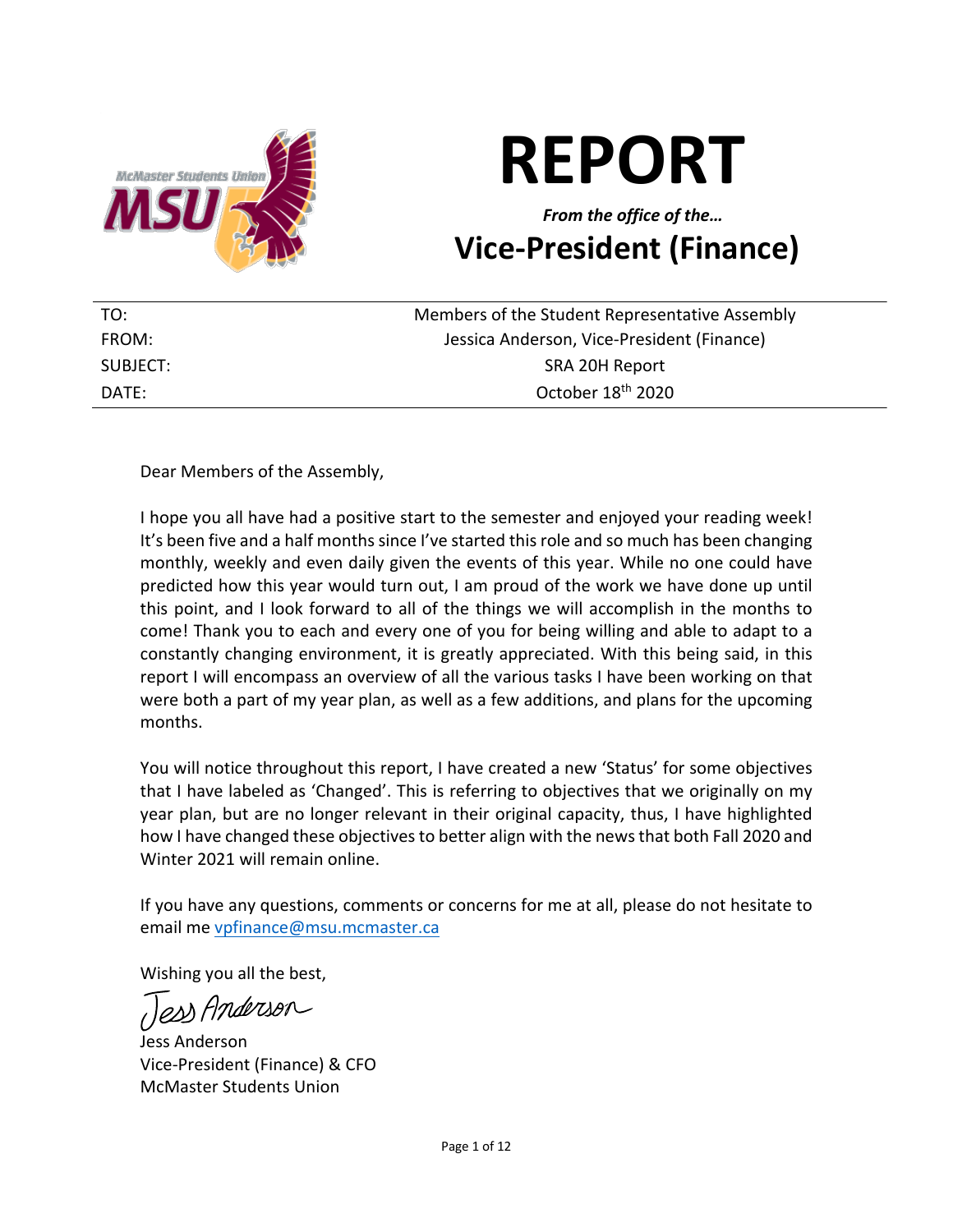# **Objective #1:** Continue September and January Transparency Weeks **Status**: Changed

Given my last report was back in July, prior to the Universities announcement about the Fall term being online, this objective has shifted direction slightly. I have begun working with Michael Wooder, Director of Marketing and Communications, Negar Asli, Marketing and Communications Assistant, Elisabetta Paiano, Communications Officer, and Adit Dixit, Media Production Coordinator, to plan out various take overs, videos and other ways to engage with student for a multi-day, financial transparency campaign on our social medias. As fees are currently being re-evaluated again given Winter 2021 has been announced to remain online, I am working to solidify the final reduction to our fees, to ensure the video we produce is the more accurate it can be and truly reflects the online Winter semester.

#### **Objective #2:** Explore Ways to Reduce Student Costs **Status**: In-Progress

For this objective, I am happy to say that through reducing the MSU, CFMU, MUSC & HSR fee's we were able to provide students to a savings of over \$120 for the Fall 2020 semester. In light of the announcement from the University stating that Winter 2021 will remain online, I am keeping to my promise and currently working with our Director of Finance and General Manager to provide students with further reductions to their MSU fees for Winter 2021.

The MSU has also put forward another request to the HSR and City Council, requesting that given Winter 2021 will remain online, we believe the bus pass agreement should be suspended further until the end of April 2021. Along with this request, we have asked that City Council provide McMaster students that are still living in Hamilton a reduced monthly bus pass option. Given the fact that the Provincial & Federal governments are providing municipalities with additional bursaries and funding to help offset the loss of revenue due to COVID-19, we are hoping their will be willingness on the cities side to provide some kind of reduced pass that students may purchase.

The next component of this objective is continuing to advocate to the University to ensure they are adjusting their student fees to reflect the level of service they are providing. I will continue to have discussions with Giancarlo and university representatives to ensure student feels are actively being revaluated and lowered to align with the current limited service operations. As many folks know, the University reduced the Athletics & Recreation fee by 75% for the Fall semester given it was online, and we expect this reduction to continue into the online Winter semester.

**Objective #3:** Educate Students on Financial Aid Available **Status:** In-Progress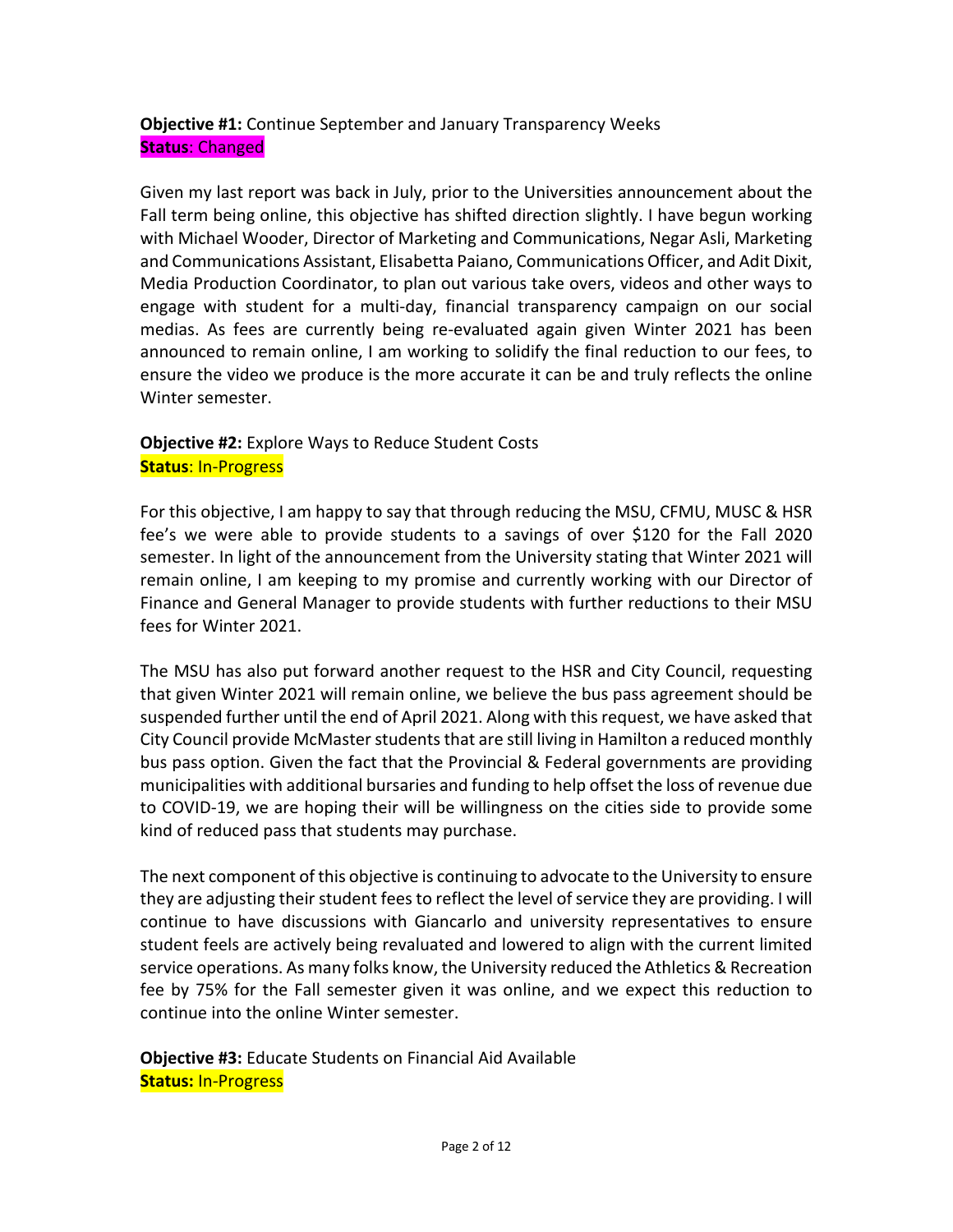For this objective, the initial plan was to highlight CERB and other avenues of financial aid that was available to students over the summer. Currently the point has changed to align with the Financial Transparency campaign that I am working on with the Comms department as I believe it will be helpful to include information regarding our fees, but also providing students with various options for financial aid. The focus will also need to switch from programs such as CERB, to the new CRB program that the government has created to help aid those that are unable to apply for EI but are in need of financial assistance as a result of losing their job due to COVID. In additional resources such as the MSU Emergency Bursary, The University Emergency COVID Relief Fund will also be highlighted.

#### **Objective #4:** Your Money/Financial Section of New Website **Status:** In-Progress

This objective will coincide with the launch of the New MSU website that will be taking place within the next month. On the new website, I will ensure that the Your Money page is clear and easy for students to understand in an effort to eliminate any pre-existing financial literacy barriers that we previously in place on the old website. The new website is meant to be much less dynamic that the old website to ensure that archival information that is no longer relevant is not clogging up web pages and making it increasingly difficult for students to find and understand their finances relevant to the MSU.

# **Objective #5:** Develop Service Sponsorship Policy & Packages **Status:** In-Progress

For this objective I have already begun the conversations with and established our working group. This group will consist of the VP Admin, Michael Wooder, Paula Scott, Vlad Motorykin (Campus & Community Partnerships Coordinator), AVP Finance, and myself as well as including the VP Admin in relevant conversations as they oversee PTMs.

The group met about three weeks ago and began discussions surrounding first steps. AVP Finance, Chen and some members of the Finance committee have been helping to research other Universities to see if there are any that currently have a working policy or best practice regarding companies/groups they do and do not accept sponsorships from. While it appears, we will be one of the first with such a policy, our next steps are working with Vlad to understand how he currently goes about accepting and rejecting companies that reach out offering to sponsor. From here, the group will work to create a set of criteria around sponsors and bring it to discussion at Executive Board.

# **Objective #6:** Adhere to Health & Safety Guidelines **Status:** Ongoing

In the current climate of COVID-19, it is important that we are continuously assessing our operations and business units to ensure we are complying with the health and safety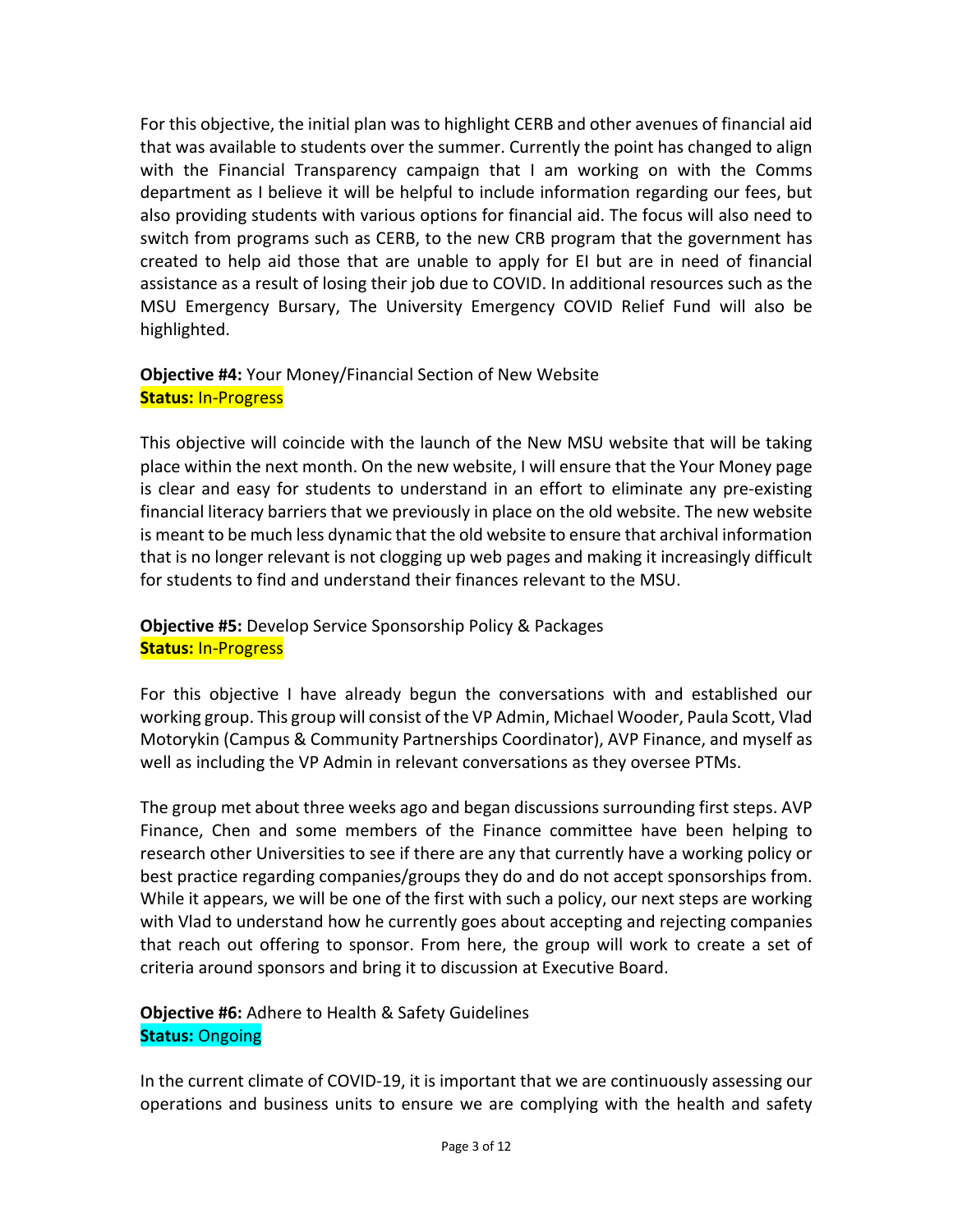guidelines put forth by public health Canada and the Canadian government. This continues to be an ongoing objective across all of our departments and units. I am happy to announce that since my last report, our food and beverage operations have undergone their health inspection and passed with flying colours  $\odot$ 

**Objective #7:** Develop a Plan for the Long-Term Financial Stability of TwelvEighty **Status:** In-Progress

For this objective, I recently had a consultation with Adit Dixit from the Commerce Caucus & a member of the Finance Committee, as he is currently enrolled in a course called Marketing Research (Commerce 3MA3). From this discussion, Adit asked if his group would be able to use TwelvEighty as the business they conduct their free marketing research for. This course asks that students get into groups, identify a problem within the business and provide recommendations based on market research on how to solve the issue. Through this arrangement, I will be working with the group to create a feedback survey about TwelvEighty to ensure any recommendations are based in analytics that are acquired through student surveys. I will continue to keep the assembly updated on this, but we are also going to be bringing in Stu, Gabby and Kornelia into this conversation to ensure we are getting a well-rounded picture of where we are, and where we hope to be in one, two, three, four and five years down the road.

**Objective #8:** Revamp Menu & Increase Plant Based Options **Status:** Completed

I am happy to say this objective is complete and the new menu is amazing and includes an increase in the number of vegetarian and vegan options available. We have also created an online ordering tool for TwelvEighty to allow students, faculty and staff to order their food online to greatly reduce the amount of time they need to spend in the space!

**Objective # 9:** COVID-19 Interim Reduced Operations & Shift to Take Out **Status:** Ongoing

For this objective, we have 100% switched to offering take out only at all of our business units to limit the number of people within the restaurant at all times. Additionally, plexy glass has been placed around the entirety of the serving area at The Grind, and at the Checkout area of TwelvEighty to further aligns with Health and Safety Guidelines. All of our operational hours have been reduced, so The Grind is open Monday-Thursday 8am-2pm, TwelvEighty is open Monday-Thursday 11:00am-5:00pm and Union Market is open Monday-Thursday 10:00am-5:00pm and Fridays 10:00am-3:00pm. As we continue to evaluate the need for our various services, we will continue to monitor and adjust the operational hours on an as needed basis.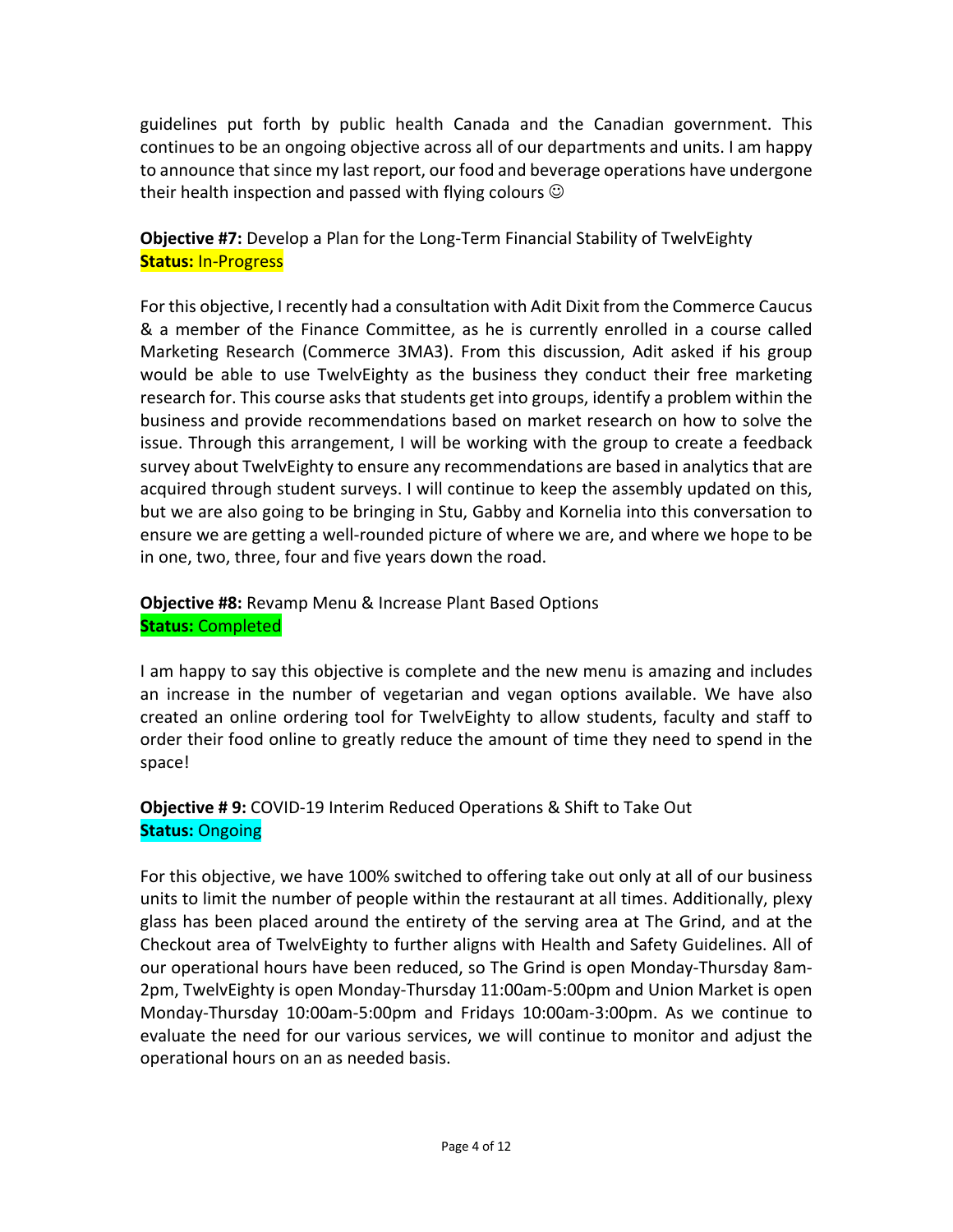# **Objective #10:** Student Staff & Student-Centered Culture **Status:** Changed

This objective was originally meant to work to create a student culture within our business units to ensure students always feel welcome at The Grind, TwelvEighty and Union Market. Unfortunately, due to the nature of this year, this in person student culture is much more difficult to emulate and thus I have switched this priority to be more focused on our online/social platforms. Through working with the new TwelvEighty & Grind Promotions Coordinator, Salsa, and Restaurant Manager, Gabby, I hope to work to continue this welcoming culture on our social medias as we continue to engage with students and make them feel supported during these unique times.

#### **Objective #11:** Increase Sustainability Initiatives within TwelvEighty & The Grind **Status:** Complete

For this objective, I have confirmed with our TwelvEighty Kitchen Manager, Stu, that our supplier is in fact able to source all biodegradable/compostable single use packaging (i.e. cups, lids, bags, takeout containers etc). Currently, we are working through our stock that we had on hand of the non-compostable items, as we felt that not utilizing these items in itself would be wasteful and not align with the sustainable practices we are trying to move towards. With this being said, I am labelling this objective as complete as we are ready to order the compostable items when we run out of our current stock.  $\odot$ 

#### **Objective #12:** Implement Event Catering Packages **Status:** Not Started

This objective will be started in the next month or so as although we are not currently able to hold events in person, I do believe it will be helpful to preemptively create these packages to offer once events are able to return to in-person.

#### **Objective #13:** Incentivize Students to Eat at TwelvEighty **Status:** Changed

This objective will prove to be quite difficult to implement this year as we are trying to avoid encouraging students to come to campus due to the pandemic. With this being said, I will continue to work with our communications department to see if there are any type of incentives we can provide to students, staff and/or faculty that are required to be on campus for any reason. This is the only group that we are currently encouraging to attend our business units.

**Objective #14:** COVID-19 Interim Reduced Operations – Union Market **Status:** Ongoing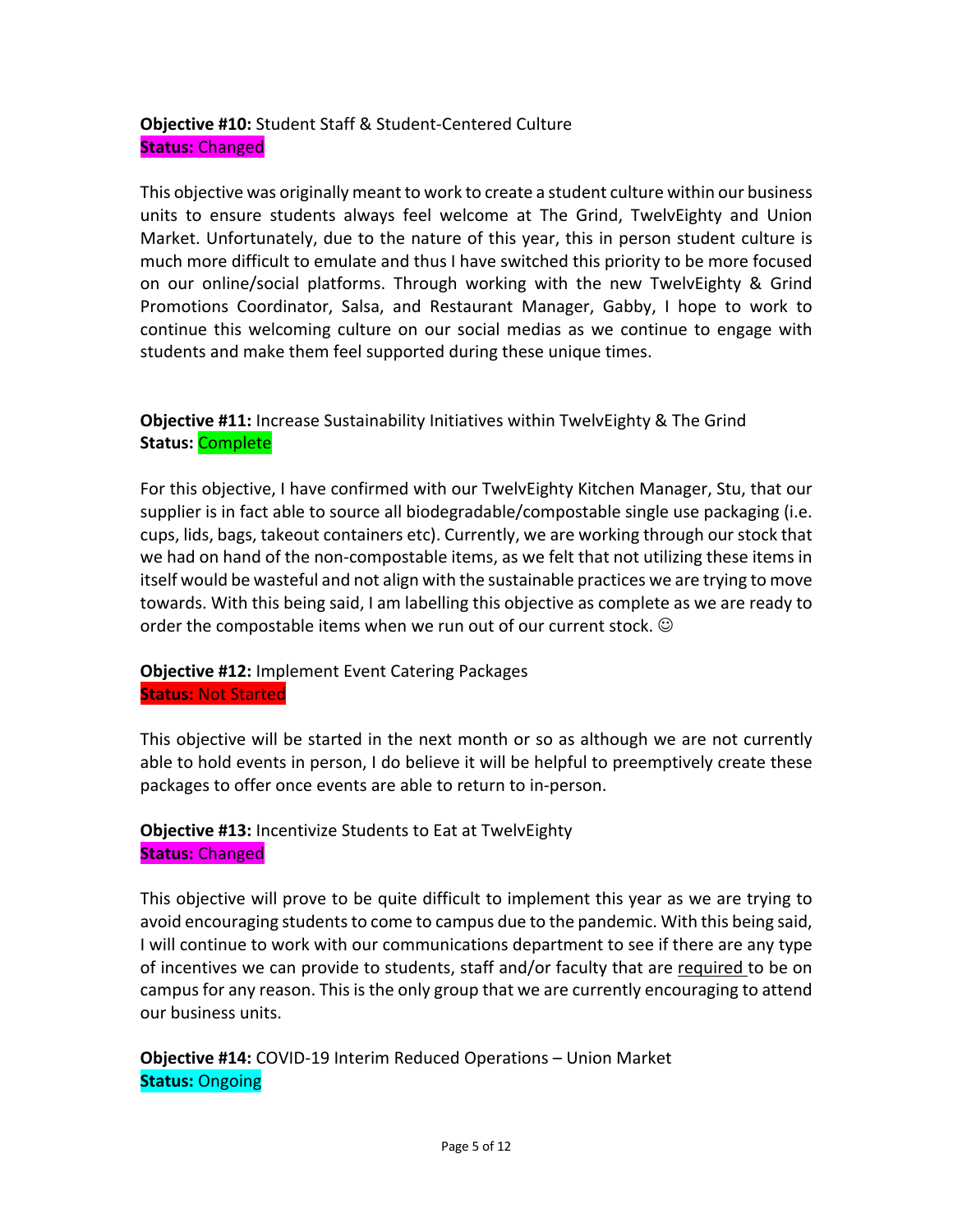As Union Market is currently obtaining the highest level of engagement from across our business units (likely due to it's location), we are continuing to reevaluate the space and whether or not it is feasible to move the coffee/bagel station back up to UM, but ensuring a Customer Service Rep is the one handling all of the food/drinks. This would be a similar model to what is currently in place at La Piazza and it an option we are exploring.

Otherwise, Union Market is open from Monday-Thursday 10:00am-5:00pm and Fridays 10:00am-3:00pm. We have installed plexy glass to ensure our staff are safe when cashing people out, as well, we have placed floor decals to ensure anyone entering or exiting the space know the flow of traffic and where to stand when waiting in line.

#### **Objective #15:** Increase Video Promotion for Union Market **Status:** Changed

For this objective there are two different ways that I can see it going given the current circumstances. The first, is collecting some videos of the space to highlight the safety precautions that have been implemented, and ensuring the target messaging behind the video is very much focused towards students are need to be on campus for class, or staff and faculty that are required to be on campus opposed to the general undergraduate population. This idea would highlight UM as a place where students can safely, and quickly come grab a snack, drink or a 'grab & go' item that is made at TwelvEighty daily

The other option for this, is to film some videos that can be utilized as promotional pieces once restrictions are lifted. This would allow for our communications department to have extra video content of the space, that they can edit and promote in the future. To decide which option I will be going forward with, I will continue to consult with the comms team and the rest of the board to ensure our messaging is clear and consistent.

**Objective #16:** COVID-19 Interim Reduced Operations -The Underground **Status:** In-Progress

While the front end of The Underground has remained closed for the past six months, the team has continued to operate and fulfill all orders they receive.

As there does not seem to be an overwhelming need for the service to students that are on campus, we plan to continue forward with operating our backend of the service, and fulfilling any requests that come their way!

**Objective #17:** Contract External Advertising and Sales Position **Status:** Completed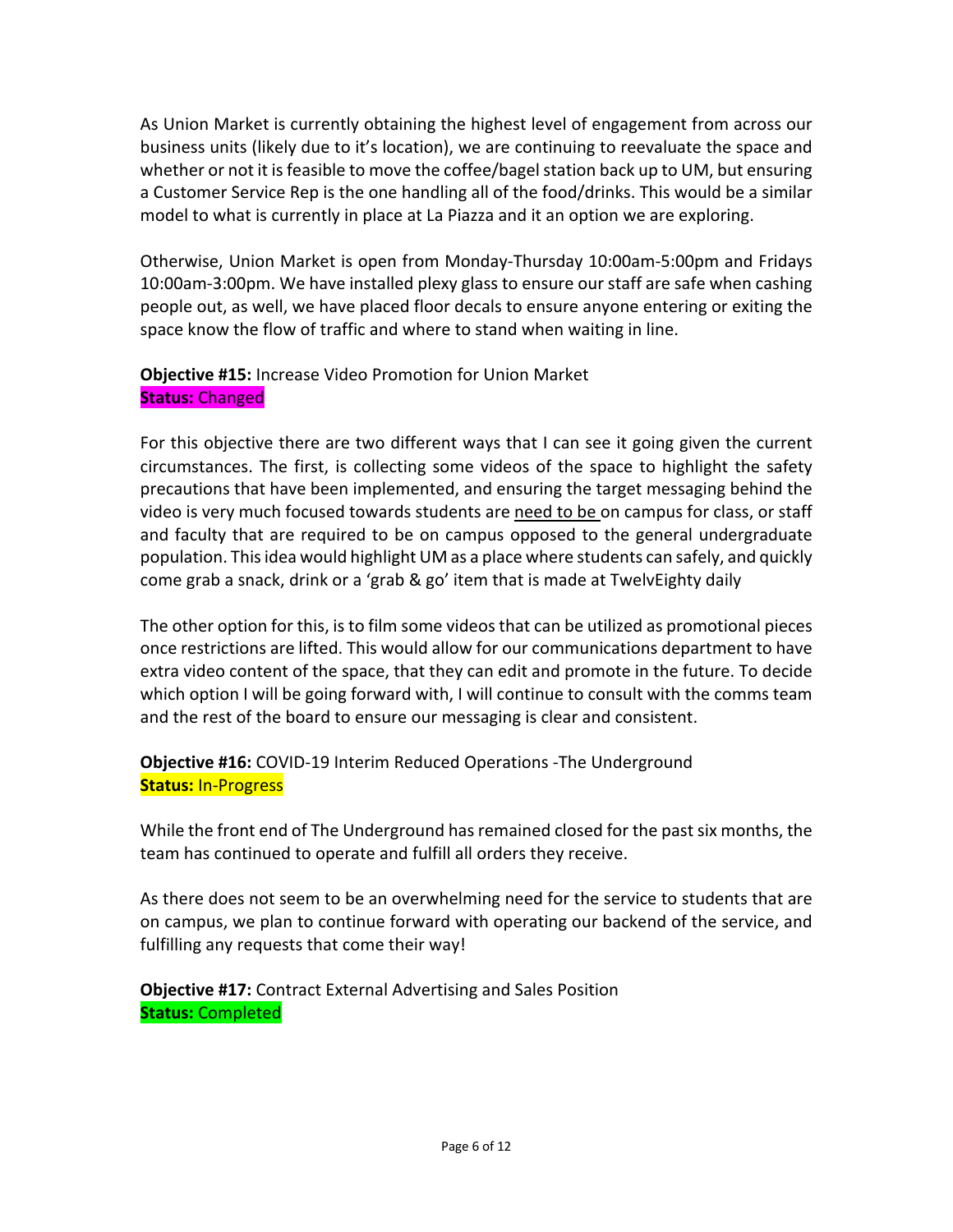**Objective #18:** Evaluate Potential of Establishing an Online Ordering System **Status:** In-Progress

Additionally, the group has been working to build their own website that will be used to further their outreach and engagement into the Hamilton community. While the website is still being developed, the hope is that it will make our services more accessible, not only to students, staff & faculty, but also to more local Hamilton Businesses.

**Objective #19:** Build a Rapport with University Faculties & External Clientele **Status:** On going

This objective will continue to be something that needs to be worked on over the course of the year. Building rapport is something that takes time and I am hoping to set up a conversation with Paula about what services we hope to highlight that we provide when having conversations with the university and external clientele.

**Objective #20:** Develop a Plan for the Long-term financial stability of the Underground **Status:** Not Started

For this objective, I am planning to start it in November. The rationale behind this decision is that The Underground team has been leading the development of the new MSU website that is set to launch in the new few weeks and have been working intensely on this goal for the past few months. Come November, there should be more time to have dedicated conversations with the team about their vision for the future of the service.

**Objective #21:** Evaluate Purpose & Reimagine Compass Space **Status:** In-Progress

For this objective, the progress thus far has been to pause compass operations. With the current restrictions that are in place due to COVID-19, there is not a pressing need to have the space open and operational, as there are essentially no students on campus to serve. With this being said, the 'help' feature of Compass will be redirected to our website through the incorporation of a widget that allows students to enter a chat to ask any questions they may have.

With second semester remaining online, I do not foresee any changes in the operations of Compass, however I will continue to work with John McGowan (General Manager) and Debbie Good (Compass Manager) to determine the future of the service and the space overall to ensure we are continuing to adapt and add value to the student experience.

**Objective #22:** Conduct a Review of the Silhouette **Status:** In-Progress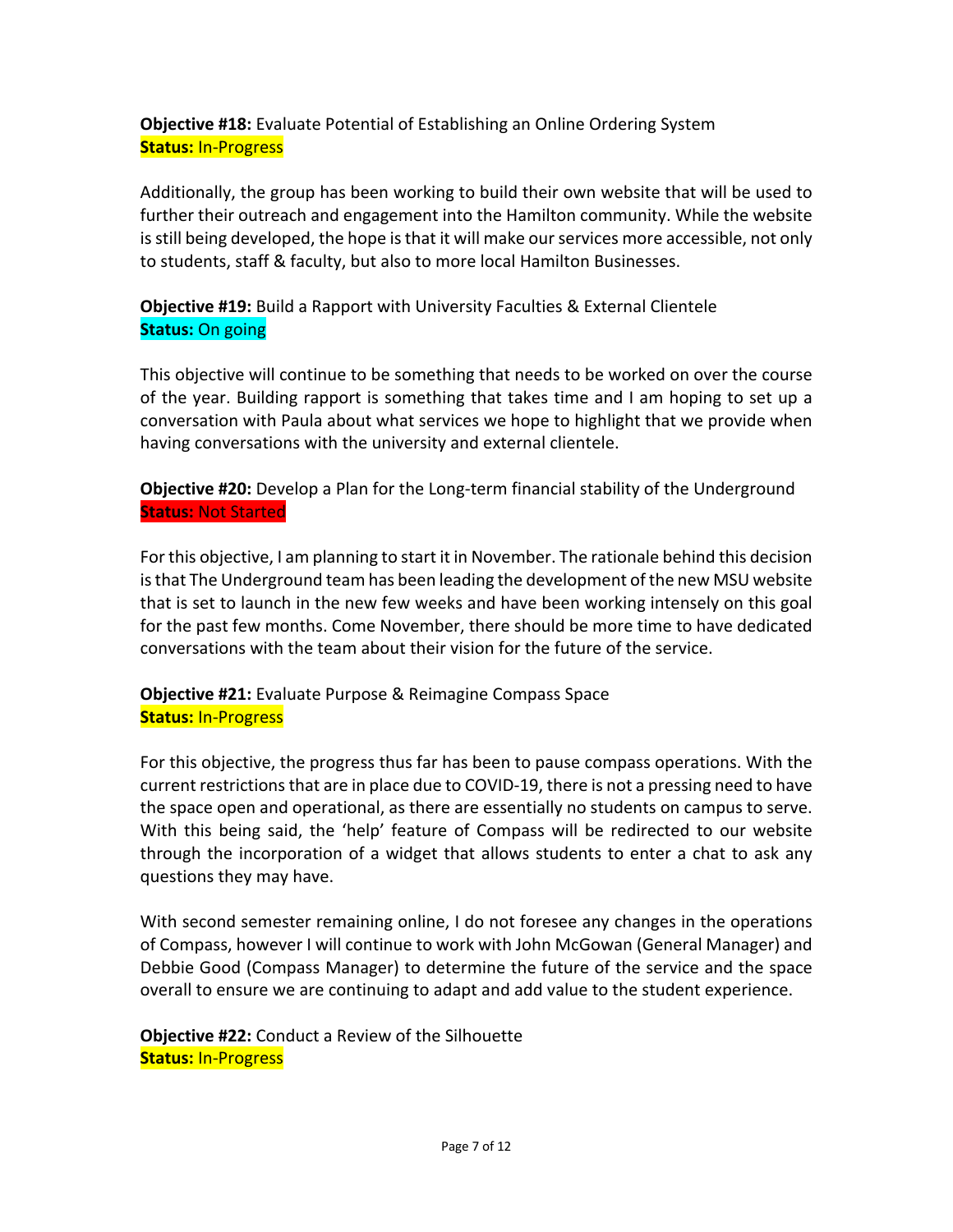For this objective, I brought up the review at the last Silhouette Board of Publication meeting we had on October 8<sup>th</sup> 2020. All parties seem excited to conduct the review to ensure that the service continues to align and adapt with the student needs. For this review, we are currently evaluating if it would be more beneficial to do the review internally via the AVP Services or put out a Request for Proposal (RFP), to external organizations to do a larger, more thorough review to eliminate any potential of bias. A direction has not been determined on this as of yet, but I will continue to update the assembly.

**Objective #23:** Increase Collaboration & Shared Resources between the Sil & CFMU **Status:** Ongoing

While there continue to be some shared resources across The Sil & CFMU, I hope to continue conversations with both parties to evaluate the potential of continuing to increase the cross collaboration, especially given the difficult transition for both services to operate almost entirely online. We are in the process of hiring the Digital Media Specialist that is a shared, full time position shared between the two services, and with this role we are hoping the individual selected will have further ideas on how we can emulate more cohesion and collaboration amongst the services as well.

# **Objective #24:** Create a Fund to Alleviate Financial Barriers to Attending Events **Status:** Changed

As this year has had a tremendous impact on events, especially those that would normally take place in person; I have shifted my focus to evaluating other ways we can provide students with financial aid. Given the unique nature of this year, I believe that many students are experiencing a greater need of Financial Aid and thus, I am hoping to shift my focus to find ways of providing additional financial aid for the 2020-2021 year.

The way in which I am working on this objective is through SLEF (Student Life Enhancement Fund). Generally, SLEF is about \$100,000 that is provided by the University annually to help fund student ideas on how we can enhance student life on campus. While the normal timeline consists of idea submissions in October, vetting ideas in November, and voting on idea in and around February, most ideas are not actually implemented until the following academic year at the earliest. While many great ideas have come from this initiative, I believe that with the current challenge's students are facing, there is a more effective way to enhance student life, than planning for another improvement to campus. With this being said, I will be working with the SLEF Sub-Committee to brainstorm specific areas that students are experiencing financial difficulties in hopes of creating an application based, financial aid offering that will help many students that are struggling during these difficult times.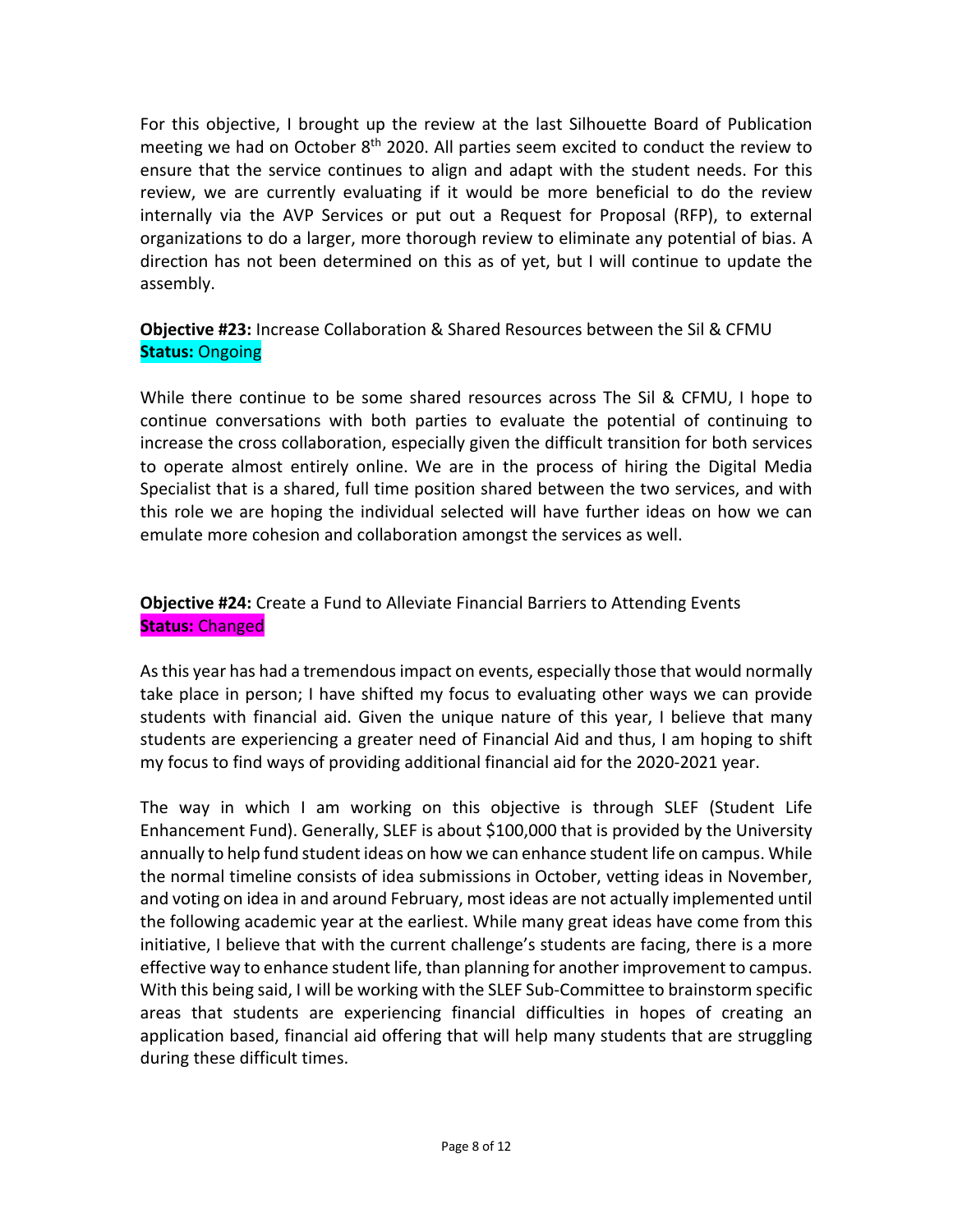**Objective #25:** Assistant Accounting Department & Clubs Admin Through Internal Changes

**Status:** Complete/Ongoing

For this objective, I am labelling it as both ongoing & complete. While we have made it through the summer and have solidified how the clubs banking will work, we are continuously evaluating the system to ensure we are making the process as effective and easy as possible.

**Objective #26:** Work with VP Admin to advocate for reduced WW Levy, Levy Review & Implement NODA recommendations **Status:** In-Progress

This objective has been going very well! After working with Andrijana (Financial Affairs), put forth a proposal that would reduce the WW Fee by about 19% to sit at \$100/student and it was accepted by WWAC. This fee included all of the virtual programming for the 2020 welcome week, and also allows for an allocation to put on an in-person event for the class of 2024 when it is deemed safe to do so. Welcome week was a huge success given its online nature.

As for the levy review, myself, and Andrijana have begun reviewing the Welcome Week related expenditures from all of the various departments/partners from the 2017/2018 up until present. This process will take several months to complete, but the hope to have a full report by the end of my term, and to have a direction for the fee in time for establishing the Welcome Week fee for the 2021-2022 year.

As for implementing the NODA Recommendations, this has been led by the VP Admin, but I will continue to provide support through my position on WWAC.

**Objective 27:** Develop and Run a General MSU Info Campaign **Status:** Complete

This objective went SO WELL! With over 7k views across Instagram and Facebook, and 780+ comments I can happily say that I think this video was a huge success. The video does an amazing job at outlining and highlighting all the MSU has to offer, as well as breaking down our governmental structure for students to better understand. HUGE shoutout to our Comms team for their amazing work on the video!

**Objective 28:** Utilize Information and Recommendations from the Org Review **Status:** On going

For this objective, I have put it as ongoing simply do to the nature of the review. There are many different areas that we can improve within our own organization, and I have already begun discussions with Giancarlo and the rest of the board to establish what our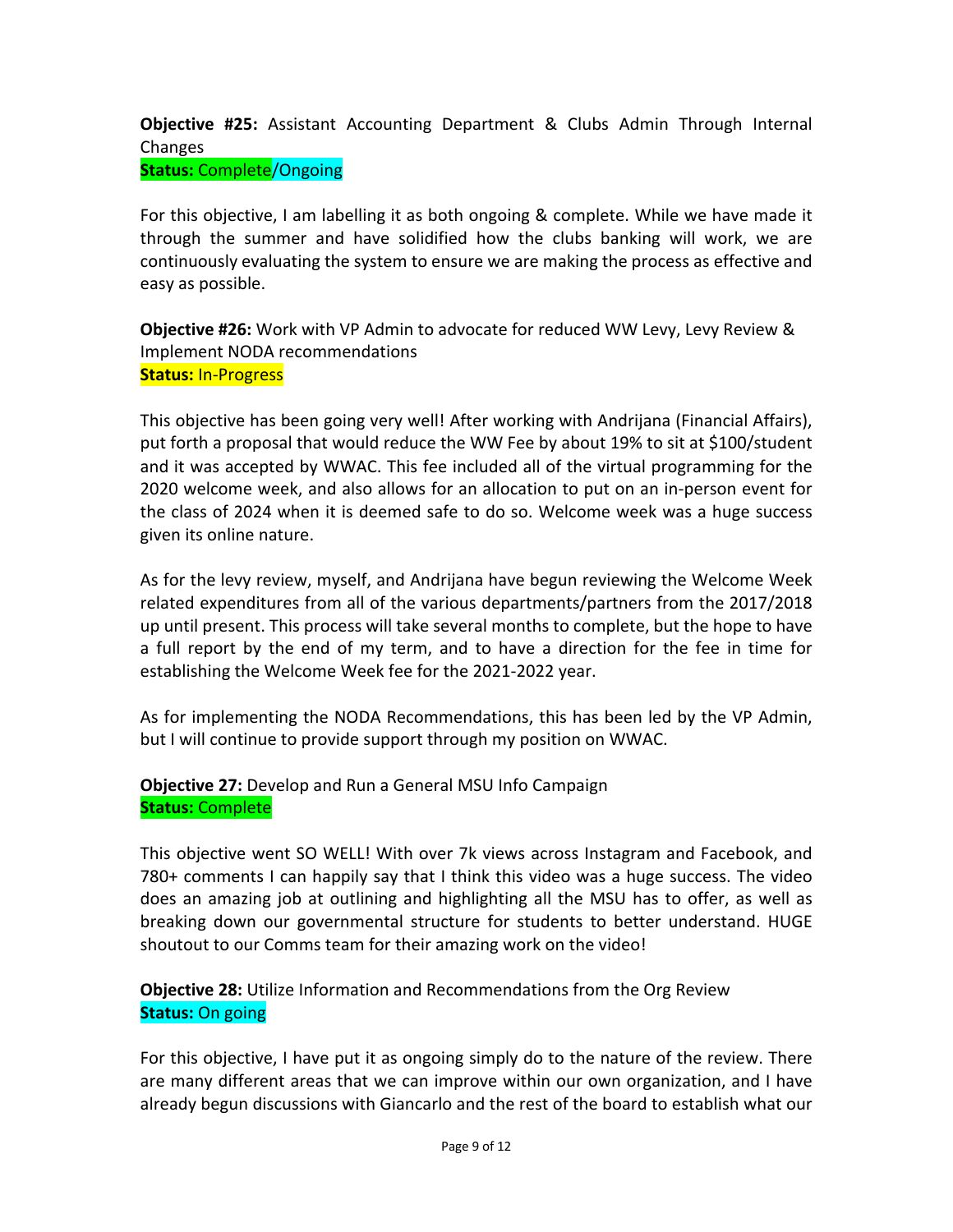main priorities are for this year, and what I should be included in the multi-year plan. As of right now, we are discussing what the priorities should be for this unique year as much of the work will need to be done virtually.

**Objective 29:** Oversee Implementation of New MSU Website **Status:** Complete

This objective was passed along by the last VP Finance and is something that I have continued to help with to ensure its completion.

Paula & Steph from The Underground have been diligently working with MPS to ensure the website is up to par and will be ready to roll out in the coming weeks. I have put this objective as complete as there are only a few minor, finishing touches that still need to be done, but other than that we are working towards our official launch in the new few weeks! Once the website is launched, we will continue to monitor it to ensure it is accessible to all students.

**Objective 30:** Board of Directors Update Videos **Status:** On Going

This is an ongoing objective for both myself and the rest of the board. So far, the update videos have been going very well and have really help us to connect with students on a more personal level outside of these more sporadic SRA reports. Even once we make it through this pandemic, I believe it will still be important to continue these update videos regularly as it is just another way that we are working to connect with students and share important & helpful information.

**Objective 31:** Increase Promotion of the Student Assistance Plan **Status:** Complete/On-Going

If you have taken a look at our website for the past few weeks, we have included a rotating banner on the front page to include information regarding the Student Assistance Plan in a hope that more students will become aware of it and utilize it! Additionally, just last week, we have our SAP rep, takeover the MSU Instagram to explain what the Student Assistance Plan is, how it works, and how it can benefit students! This takeover was very successful and we saw a fair amount of engagement on the Instagram polls. The reason I marked this as also on-going, is simply that we can always continue to promote and outreach out services to students more.

#### **ADDITIONAL PROJECTS:**

#### **1. Welcome Week Rep Appreciation**

Over the past month I have been working with the Welcome Week Advisory Committee, the Welcome Week Faculty Coordinator and other partners to establish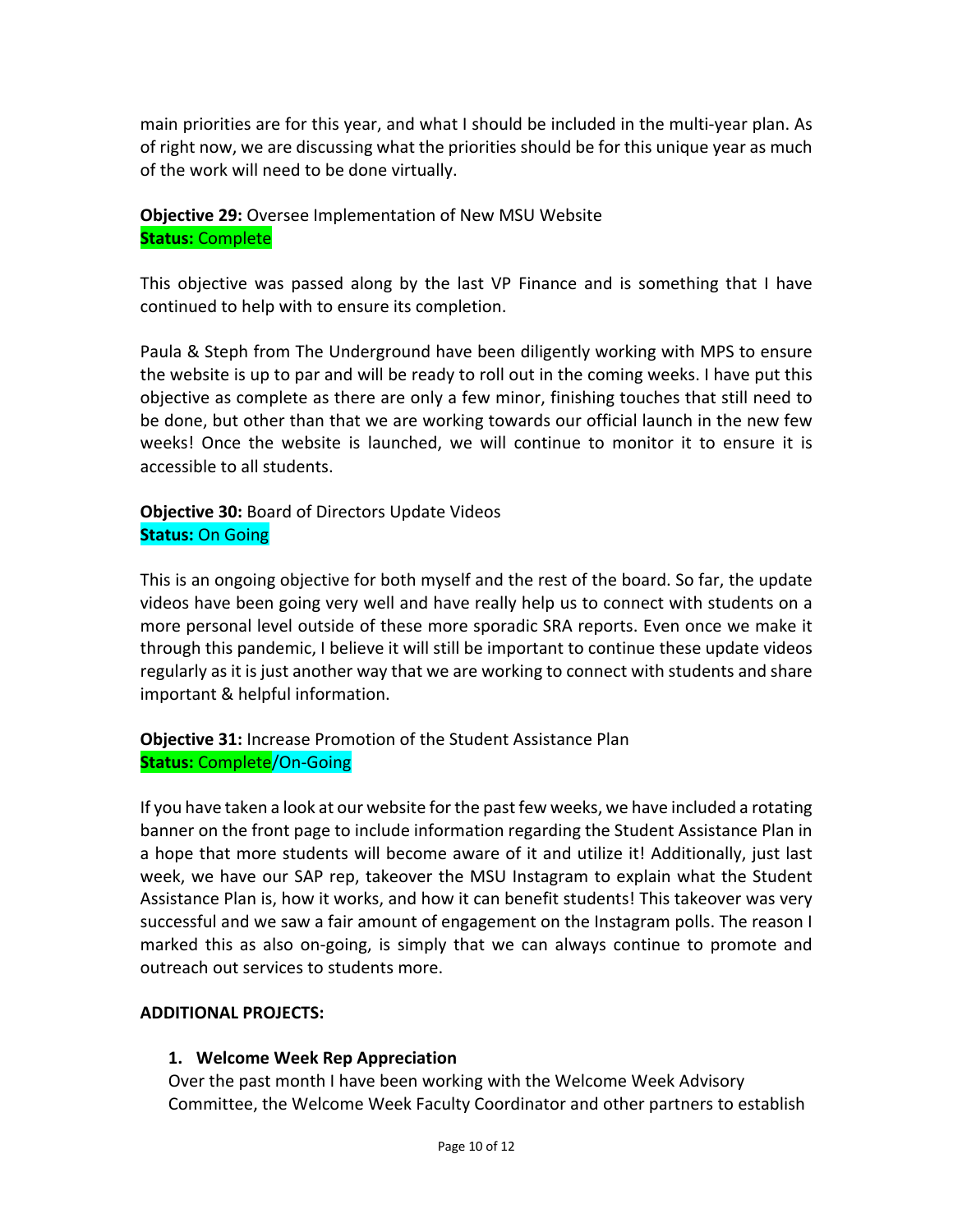a rep appreciation package for our roughly 800 reps that made Welcome Week 2020 possible. The Planners & Reps did an amazing job this at being flexible and able to adapt to the very unique year we are facing. As we were not able to provide reps with our annual rep appreciation dinner at TwelvEighty, I have been working with Maddie Raad (WWFC) to create Rep appreciation packages to express our sincerest gratitude for all the work they have done!

# **2. Clubs Financial Training**

Another project I had been working on in August and into September was creating the Financial Section of Clubs Training alongside Noel, the Clubs Accounting Clerk. We have received a lot of positive feedback regarding Clubs training as a whole, especially regarding the financial section and I see this as a success! With everything having to be done remotely this year, we are actively working to create trainings that effectively articulate the information that various departments (Such as Clubs), need to know, and this is a resource that can be carried forward for years to come!

# 3. **Clubs Manual**

Over the past few months, I have also been assisting Jenna, The Clubs Admin in writing sections of the Clubs Manual. The manual is largely modelled off of the USC (Western) Clubs Manual and provide a lot of useful information to clubs on financial procedures, how to become a club, the ratification process & cycle, how to reapply for clubs status etc. We are just wrapping up the final edits of the Manual and plan to release it to clubs as a guide in the new few weeks.

# **4. Student Activity Building/ The Hub**

Another project that I have been working on is reassessing the various needs of space within The Hub as it is set to open September 2021. I have had a few meeting with various campus groups to ensure they are able to voice their needs for the space as the initial plans were done back in 2017, we think it is important to gather updated information regarding various groups needs and how they may have changed.

# **5. Assisting PTMs with Finances**

Again, as this is such a unique year, I am trying to ensure that PTMs and other budget managers feel as supported as possible with their finances and feel comfortable reaching out to me for any assistance. Given the restrictions currently in place, our PTMs have had to be quite creative in how they will show their volunteers that they are appreciated, and how they will host events. With this being said, I am ensuring I am a resource that they are able to reach out to for any questions as well as trying to offer alternatives that work with their budgets, if the need arises.